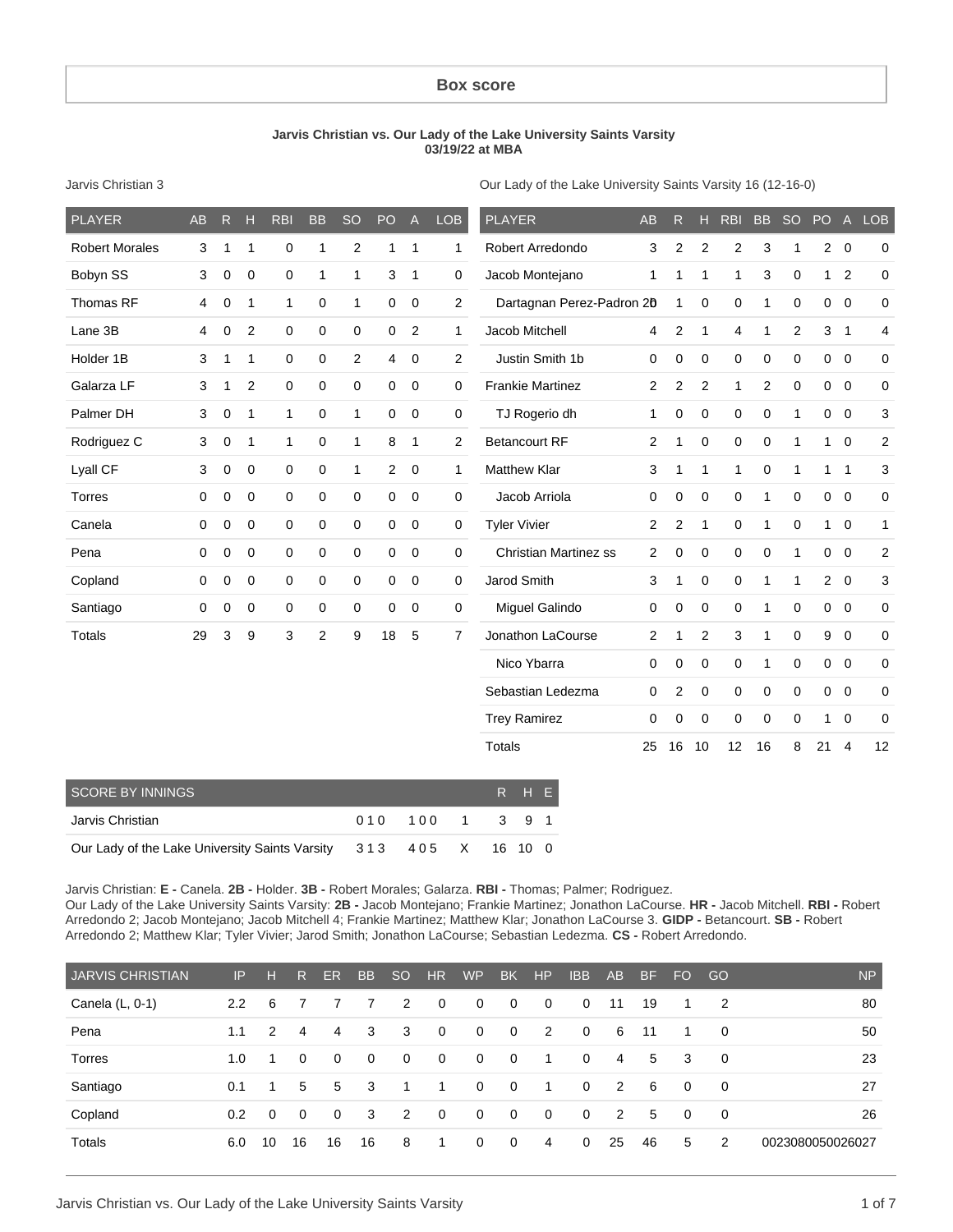| OUR LADY OF THE LAKE UNIVERSITY SAINTS VARSITY IP H R ER BB SO HR WP BK HP IBB AB BF FO GO |  |  |  |  |  |  |  | NP                                      |
|--------------------------------------------------------------------------------------------|--|--|--|--|--|--|--|-----------------------------------------|
| Trey Ramirez (W, 1-1)                                                                      |  |  |  |  |  |  |  | 7.0 9 3 3 2 9 0 0 0 0 0 29 31 8 3 110   |
| Totals                                                                                     |  |  |  |  |  |  |  | 7.0 9 3 3 2 9 0 0 0 0 0 29 31 8 3 00110 |

Jarvis Christian: **Batters Faced -** Torres 5; Canela 19; Pena 11; Copland 5; Santiago 6. **HBP -** Torres; Pena 2; Santiago. Our Lady of the Lake University Saints Varsity: **Batters Faced -** Trey Ramirez 31.

**Start:** 13:00 PM **Duration: Attendance:**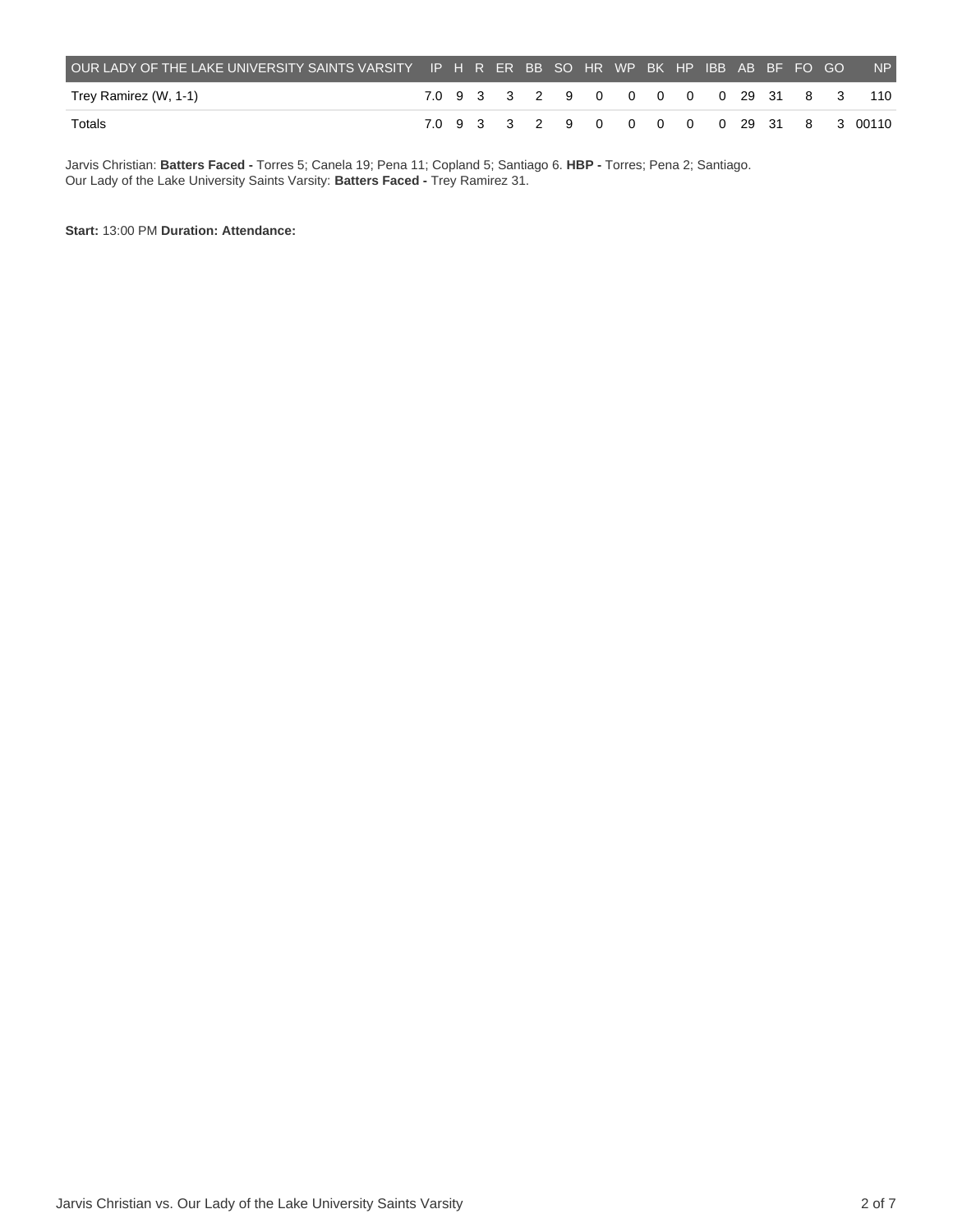# **Scoring Summary**

| <b>INNINGS</b>                                                    | <b>PLAY</b>                                                                                                                                                              | $V - H$ |
|-------------------------------------------------------------------|--------------------------------------------------------------------------------------------------------------------------------------------------------------------------|---------|
| Our Lady Of The Lake University Saints Varsity<br>1st             | Martinez walks, Canela pitching. Arredondo scores                                                                                                                        | $0 - 0$ |
| Our Lady Of The Lake University Saints Varsity<br>1st             | Betancourt grounds into a double play, shortstop Bobyn to second baseman Morales to first<br>baseman Holder to shortstop Bobyn to first baseman Holder. Montejano scores | $0 - 0$ |
| Our Lady Of The Lake University Saints Varsity<br>1st             | Klar singles on a hard ground ball to left fielder Galarza. Mitchell scores                                                                                              | $0 - 0$ |
| Jarvis Christian<br>2 <sub>nd</sub>                               | Palmer singles on a line drive, left fielder Klar to third baseman Smith. Holder scores                                                                                  | $0 - 0$ |
| Our Lady Of The Lake University Saints Varsity<br>2 <sub>nd</sub> | Montejano doubles on a fly ball to shortstop Bobyn. LaCourse scores                                                                                                      | $0 - 0$ |
| Our Lady Of The Lake University Saints Varsity<br>3rd             | Martinez scores on error by pitcher Canela                                                                                                                               | $0 - 0$ |
| Our Lady Of The Lake University Saints Varsity<br>3rd             | Vivier scores on steal of home                                                                                                                                           | $0 - 0$ |
| Our Lady Of The Lake University Saints Varsity<br>3rd             | LaCourse singles on a pop fly to center fielder Lyall. Smith scores                                                                                                      | $0 - 0$ |
| Jarvis Christian<br>4th                                           | Rodriguez singles on a bunt to pitcher Ramirez. Galarza scores                                                                                                           | $0 - 0$ |
| Our Lady Of The Lake University Saints Varsity<br>4th             | LaCourse is hit by pitch, Pena pitching. Martinez scores                                                                                                                 | $0 - 0$ |
| Our Lady Of The Lake University Saints Varsity<br>4th             | Arredondo singles on a hard ground ball to center fielder Lyall. Klar scores. Vivier scores                                                                              | $0 - 0$ |
| Our Lady Of The Lake University Saints Varsity<br>4th             | Ledezma scores on steal of home                                                                                                                                          | $0 - 0$ |
| Our Lady Of The Lake University Saints Varsity<br>6th             | Mitchell homers on a fly ball to left field. Ledezma scores. Arredondo scores. Perez-Padron scores                                                                       | $0 - 0$ |
| Our Lady Of The Lake University Saints Varsity<br>6th             | LaCourse walks, Copland pitching. Betancourt scores                                                                                                                      | $0 - 0$ |
| Jarvis Christian<br>7th                                           | Thomas singles on a line drive to right fielder Betancourt. Morales scores                                                                                               | $0 - 0$ |

# **All Plays**

### **Jarvis Christian Top of 1st Inning**

Morales strikes out swinging, Ramirez pitching ( out)

Bobyn pops out to third baseman Smith ( out)

Thomas lines out to second baseman Montejano ( out)

**Inning Summary: 0 Runs , 0 Hits , 0 Errors , 0 LOB**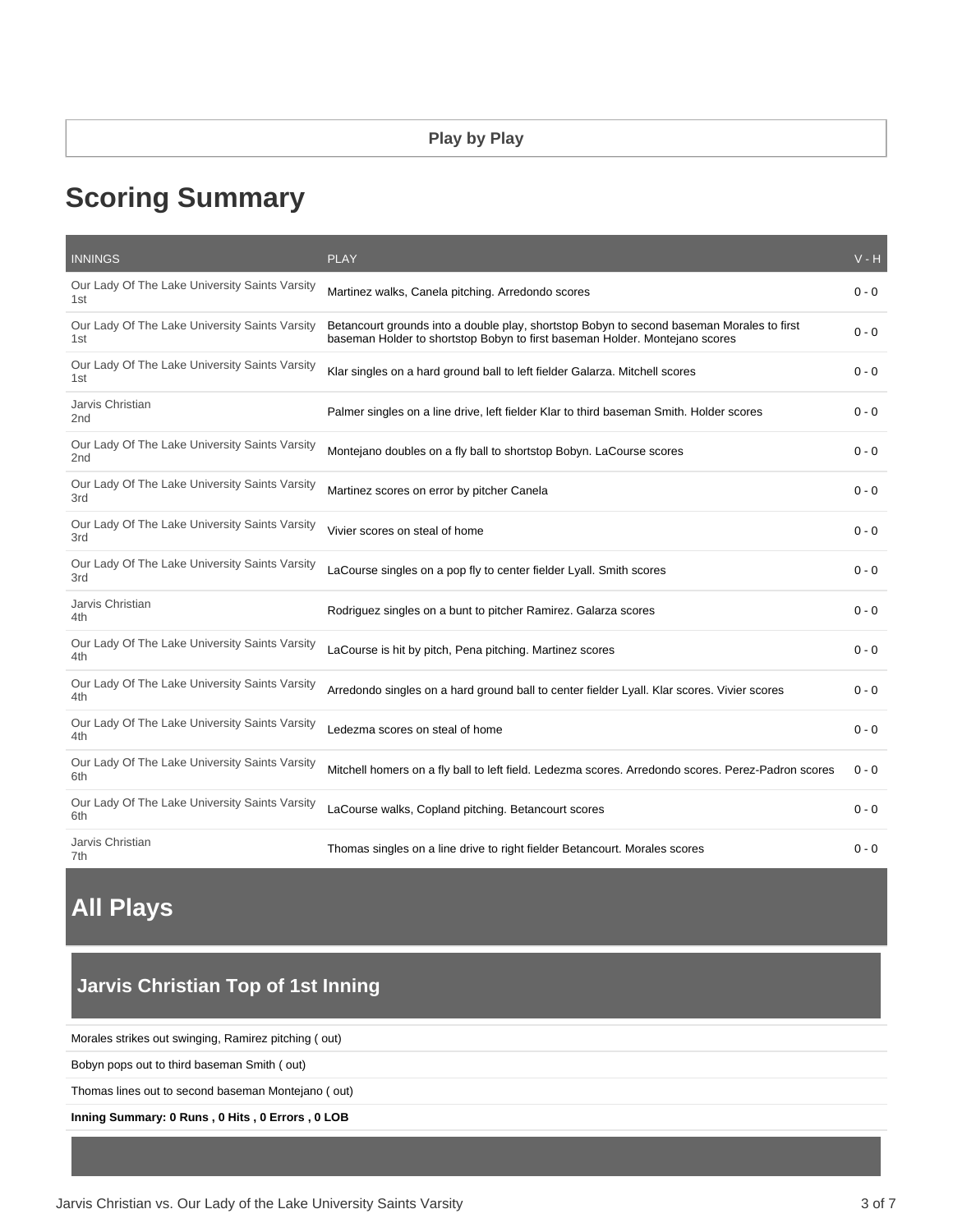### **Our Lady of the Lake University Saints Varsity Bottom of 1st Inning**

Arredondo walks, Canela pitching

Montejano walks, Canela pitching

Mitchell walks, Canela pitching

#### **Martinez walks, Canela pitching. Arredondo scores**

**Betancourt grounds into a double play, shortstop Bobyn to second baseman Morales to first baseman Holder to shortstop Bobyn to first baseman Holder. Montejano scores**

**Klar singles on a hard ground ball to left fielder Galarza. Mitchell scores**

#### Klar steals 2nd

Vivier grounds out, third baseman Lane to first baseman Holder ( out)

#### **Inning Summary: 3 Runs , 1 Hits , 0 Errors , 1 LOB**

## **Jarvis Christian Top of 2nd Inning**

Lane lines out to shortstop Vivier ( out)

Holder doubles on a line drive to left fielder Klar

Galarza singles on a fly ball to center fielder Arredondo

**Palmer singles on a line drive, left fielder Klar to third baseman Smith. Holder scores**

Rodriguez strikes out swinging, Ramirez pitching ( out)

**Inning Summary: 1 Runs , 3 Hits , 0 Errors , 1 LOB**

### **Our Lady of the Lake University Saints Varsity Bottom of 2nd Inning**

Smith pops out to second baseman Morales ( out)

LaCourse doubles on a hard ground ball to left fielder Galarza

Arredondo walks, Canela pitching

LaCourse steals 3rd

Arredondo caught stealing 2nd, catcher Rodriguez to shortstop Bobyn ( out)

#### **Montejano doubles on a fly ball to shortstop Bobyn. LaCourse scores**

Montejano advances to 3rd on passed ball

Mitchell strikes out swinging, Canela pitching ( out)

**Inning Summary: 1 Runs , 2 Hits , 0 Errors , 1 LOB**

### **Jarvis Christian Top of 3rd Inning**

Lyall grounds out, second baseman Montejano to first baseman Mitchell ( out)

Morales walks, Ramirez pitching

Bobyn walks, Ramirez pitching

Thomas out on infield fly to first baseman Mitchell ( out)

Lane singles on a line drive to left fielder Klar

Holder strikes out swinging, Ramirez pitching ( out)

**Inning Summary: 0 Runs , 1 Hits , 0 Errors , 3 LOB**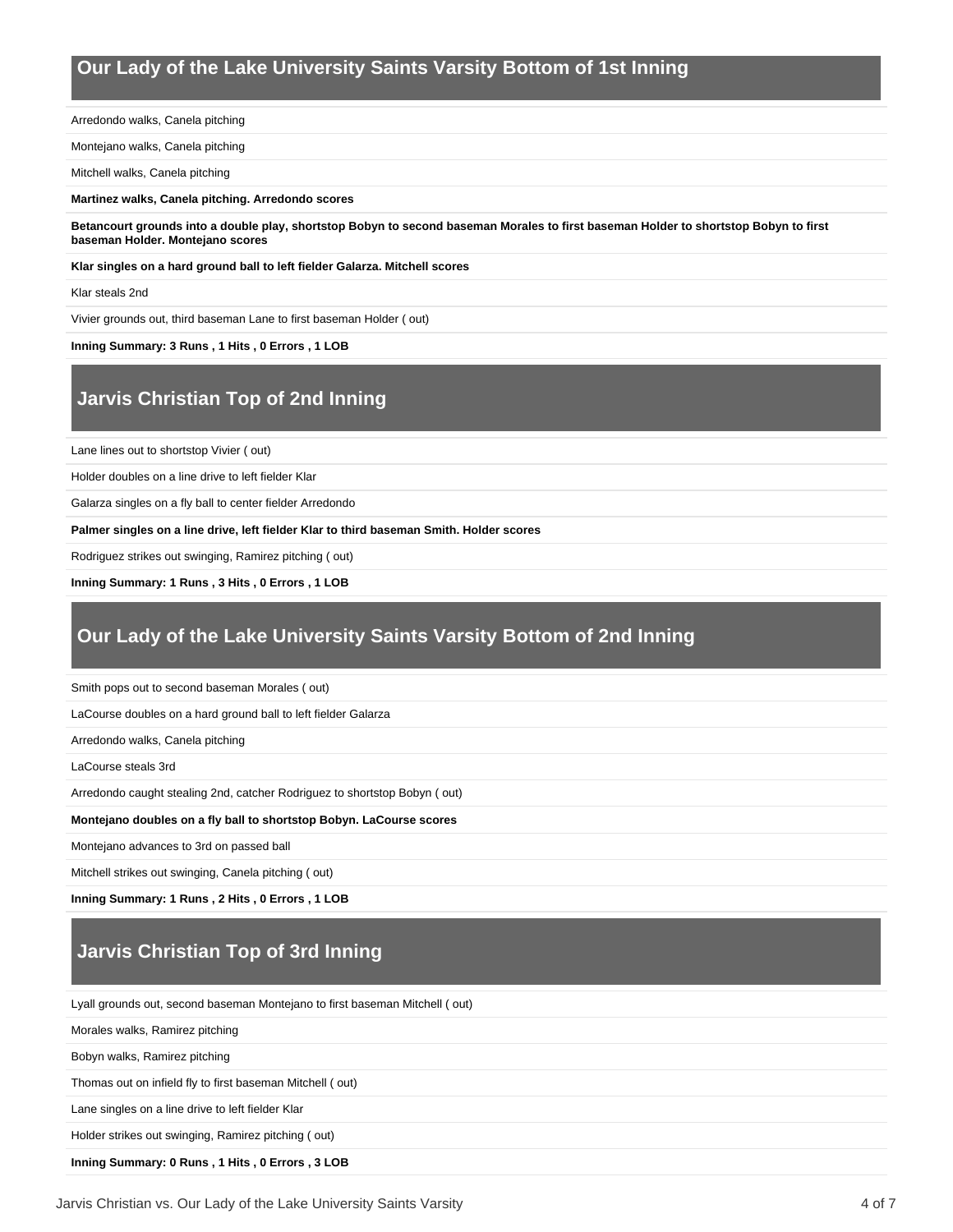#### **Our Lady of the Lake University Saints Varsity Bottom of 3rd Inning**

| Martinez walks, Canela pitching                                         |
|-------------------------------------------------------------------------|
| Betancourt sacrifices, third baseman Lane to first baseman Holder (out) |
| Klar strikes out swinging, Canela pitching (out)                        |
| Vivier singles on a ground ball to third baseman Lane                   |
| Martinez scores on error by pitcher Canela                              |
| Vivier advances to 3rd on the same error                                |
| Smith walks, Canela pitching                                            |
| Smith steals 2nd                                                        |
| Vivier scores on steal of home                                          |
| LaCourse singles on a pop fly to center fielder Lyall. Smith scores     |
| Arredondo singles on a line drive to right fielder Thomas               |
| Lineup changed: Pena in for pitcher Canela                              |
| Arredondo steals 2nd                                                    |
| Montejano walks, Pena pitching                                          |
| Mitchell strikes out swinging, Pena pitching (out)                      |
|                                                                         |

### **Jarvis Christian Top of 4th Inning**

Galarza triples on a fly ball to left fielder Klar

Palmer strikes out swinging, Ramirez pitching ( out)

**Rodriguez singles on a bunt to pitcher Ramirez. Galarza scores**

Rodriguez advances to 2nd on passed ball

Lyall strikes out looking, Ramirez pitching ( out)

Morales strikes out swinging, Ramirez pitching ( out)

**Inning Summary: 1 Runs , 2 Hits , 0 Errors , 1 LOB**

### **Our Lady of the Lake University Saints Varsity Bottom of 4th Inning**

Martinez singles on a line drive to left fielder Galarza Betancourt strikes out looking, Pena pitching ( out) Klar is hit by pitch, Pena pitching Vivier walks, Pena pitching Smith strikes out swinging, Pena pitching ( out) **LaCourse is hit by pitch, Pena pitching. Martinez scores Arredondo singles on a hard ground ball to center fielder Lyall. Klar scores. Vivier scores** Arredondo steals 2nd **Ledezma scores on steal of home** Montejano walks, Pena pitching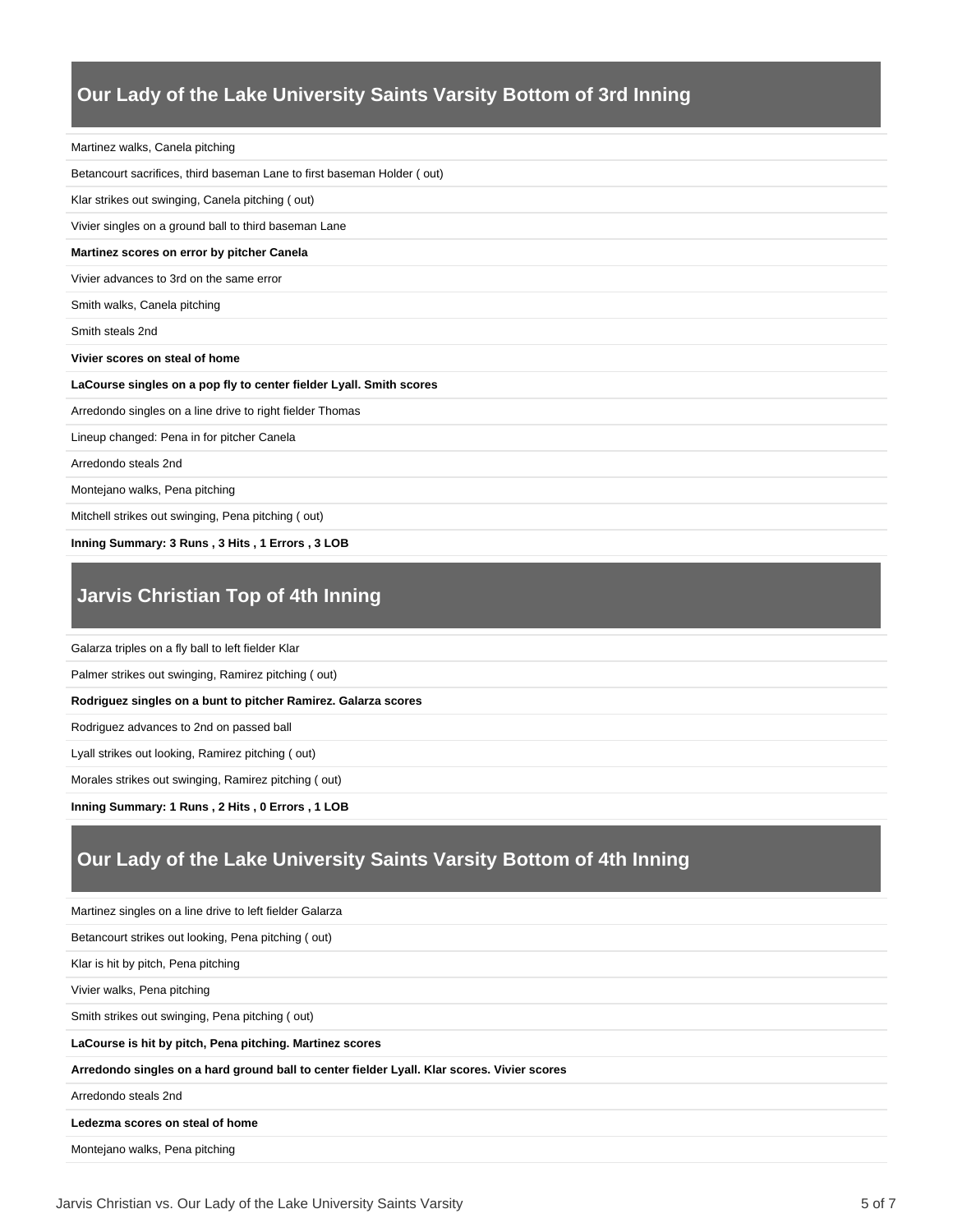#### **Inning Summary: 4 Runs , 2 Hits , 0 Errors , 2 LOB**

### **Jarvis Christian Top of 5th Inning**

Bobyn grounds out, second baseman Montejano to first baseman Mitchell ( out)

Thomas strikes out swinging, Ramirez pitching ( out)

Lane singles on a line drive to center fielder Arredondo

Holder strikes out swinging, Ramirez pitching ( out)

**Inning Summary: 0 Runs , 1 Hits , 0 Errors , 1 LOB**

### **Our Lady of the Lake University Saints Varsity Bottom of 5th Inning**

Lineup changed: Torres in for pitcher Pena

Martinez doubles on a line drive to center fielder Lyall

Betancourt is hit by pitch, Torres pitching

Klar out on infield fly to shortstop Bobyn ( out)

Lineup changed: Martinez in for shortstop Vivier

Martinez pops out to center fielder Lyall ( out)

Smith pops out to shortstop Bobyn ( out)

**Inning Summary: 0 Runs , 1 Hits , 0 Errors , 2 LOB**

#### **Jarvis Christian Top of 6th Inning**

Galarza pops out to center fielder Arredondo ( out)

Palmer lines out to center fielder Arredondo ( out)

Rodriguez grounds out, first baseman Mitchell to pitcher Ramirez ( out)

**Inning Summary: 0 Runs , 0 Hits , 0 Errors , 0 LOB**

#### **Our Lady of the Lake University Saints Varsity Bottom of 6th Inning**

Lineup changed: Ybarra in for catcher LaCourse Lineup changed: Santiago in for pitcher Torres Ybarra walks, Santiago pitching Arredondo walks, Santiago pitching Lineup changed: Perez-Padron in for second baseman Montejano Perez-Padron walks, Santiago pitching **Mitchell homers on a fly ball to left field. Ledezma scores. Arredondo scores. Perez-Padron scores** Lineup changed: Rogerio in for designated hitter Martinez Rogerio strikes out looking, Santiago pitching ( out) Betancourt is hit by pitch, Santiago pitching Lineup changed: Arriola in for left fielder Klar Lineup changed: Copland in for pitcher Santiago